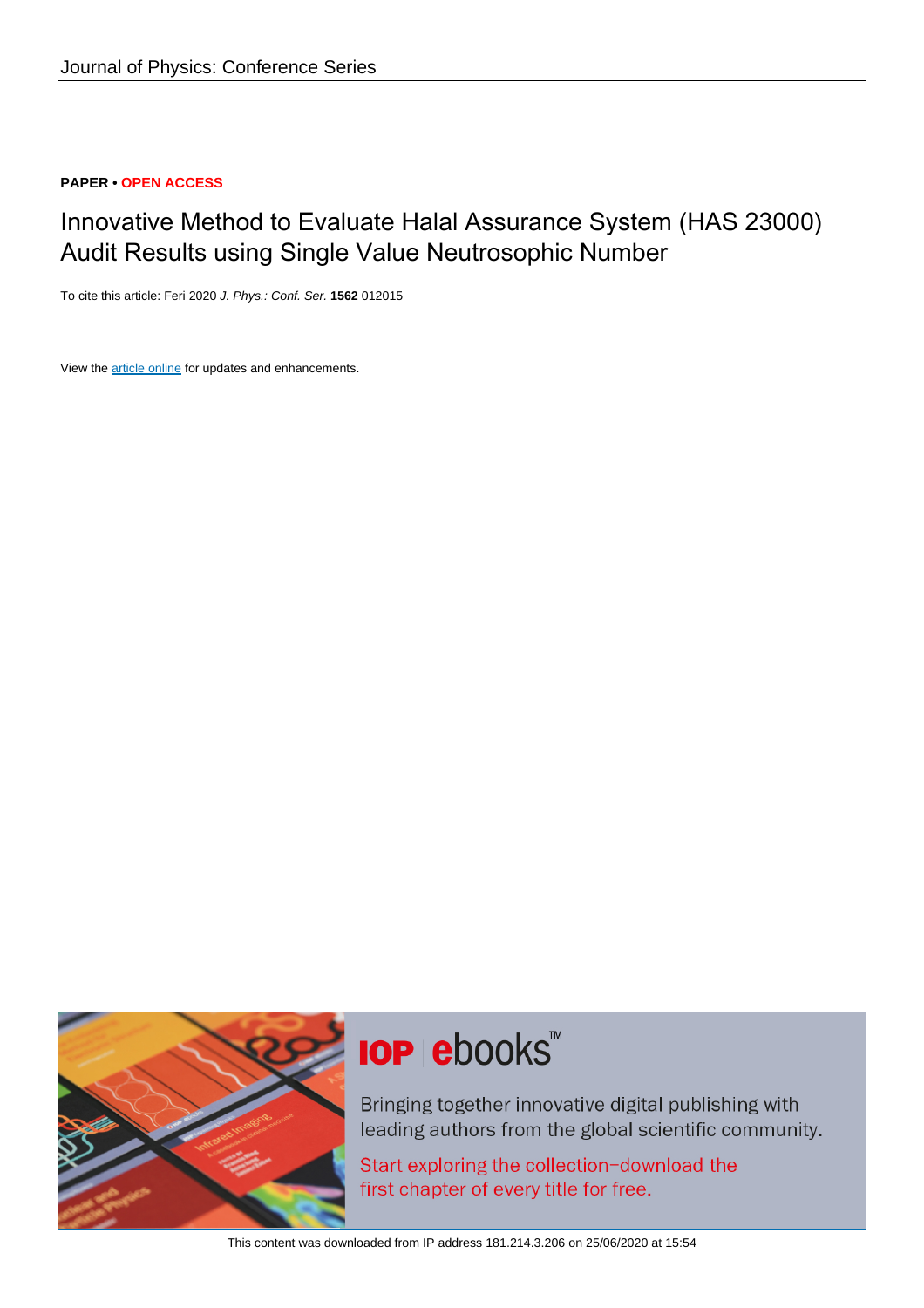# **Innovative Method to Evaluate Halal Assurance System (HAS 23000) Audit Results using Single Value Neutrosophic Number**

# **Feri**

Department of Tech. Management, Faculty of Creative Design and Digital Business, Sepuluh Nopember Institute of Technology, Surabaya, Indonesia.

Corresponding author: [feriedypurnomo@yahoo.co.id](mailto:feriedypurnomo@yahoo.co.id)

**Abstract.** The Halal food industry in Indonesia has became an alternative and trend in the global market. The quality management system plays a role in maintaining company consistency in implementing a quality management system which continue to develop in the food industry such as the Halal Assurance System (HAS 23000) LPPOM MUI. Internal audit is a part of the verification tools carries out internally by the company to meet the eleven criteria such as procedures, work instructions and documentation has been implemented with consistency and integrity. However, there are many problems in assessing consistency and integrity, among others, expertise auditor factor and also the auditor's assessment as a human being tends to be doubtful related to standard interpretation, using a general impression in his assessment, incorrectly determining the classification/grading of findings, so the audit results has not produced a quantitative assessment. The research aims to use of the Neutrosophic Quality Audit (NQA) model. The proposed model uses Single Value Neutrosophic Numbers (SVNN). Simplified Neutrosophic Weighted Geometric Average Operator (SNWGAO) and cosine similarity degree. The result an innovative model will be reliable solution in improving the halal assurance system audit in the food industry. An illustrative example is provided to validate the proposed model.

### **1. Introduction**

Halal food is defined as a product that does not contain raw materials (raw materials, additives, auxiliary ingredients, and genetic engineering products) issued by Islamic Sharia [1]. Religious belief influences food choices [2]. It certainly influences muslim customers who needs the halal quality assurance management system for food products [3]. Currently booming in the global world [4] style. Not only in countries that accept Muslims, but also countries that have non-Muslim populations. Global scale companies have implemented halal guarantee systems such as Qantas, Singapore Airlines, Japan Airlines, America Airlines, which provide halal menus [5].

Halal Assurance System 23000 issued by LPPOM MUI for the supply system. As shown in Figure 1, there are Eleven Halal criteria which are the basic requirements that must be agreed by the company to get halal recognition from LPPOM MUI (Now BPJPH) 11 following criteria [1]: Halal policy, Internal Halal Team, Education, Materials, Products, Production Facilities, Written Procedures for Critical Activities, Search Capability, handling of Products that are not in accordance with interests, Internal Audit, Management Review.

Content from this work may be used under the terms of theCreative Commons Attribution 3.0 licence. Any further distribution of this work must maintain attribution to the author(s) and the title of the work, journal citation and DOI. Published under licence by IOP Publishing Ltd 1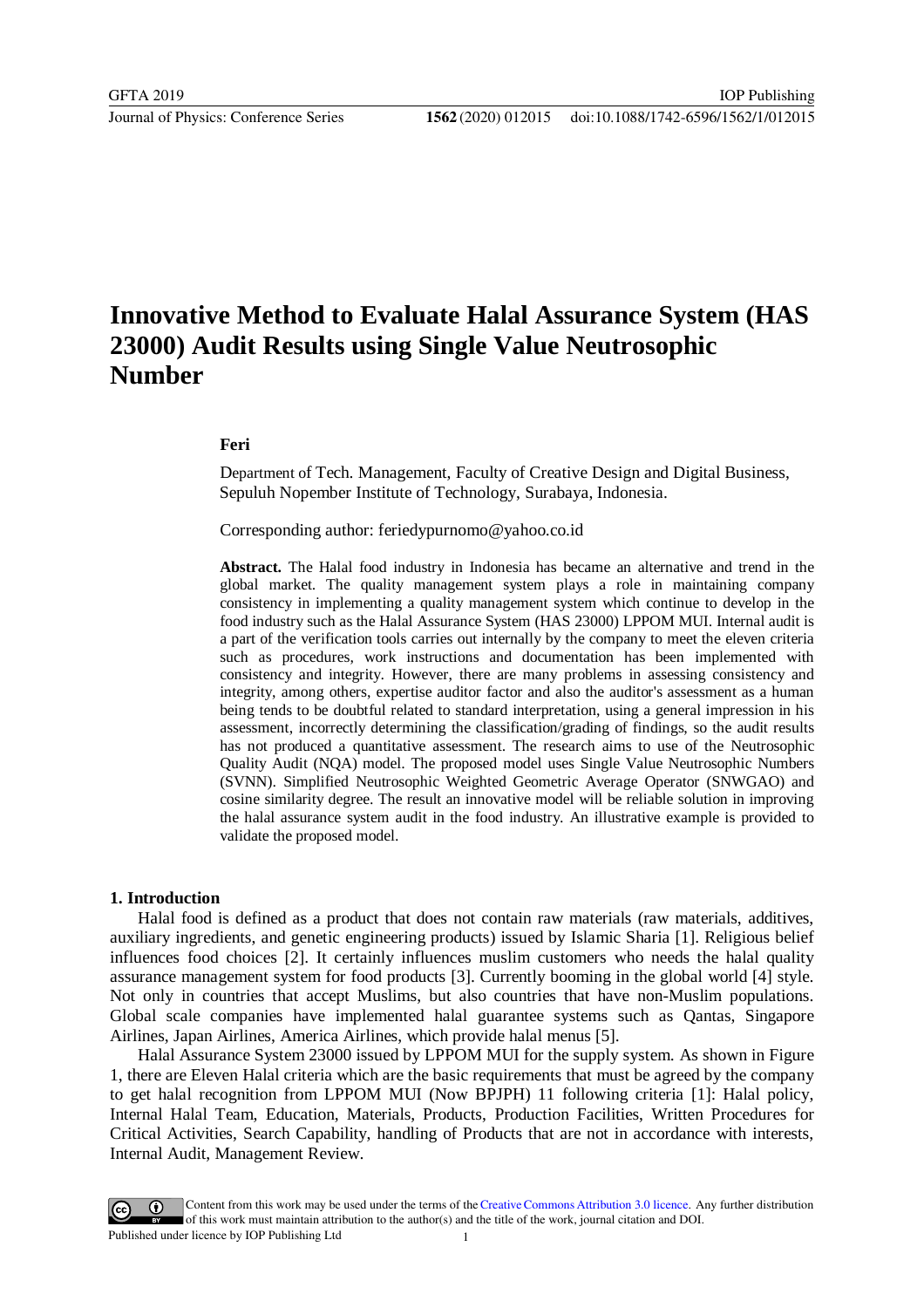

**Figure 1.** Eleven Halal Criteria

According to BS EN ISO 9000: 2015 [6] the quality of products and services is not only a function of usability and performance, but also the value and benefits got by the customer. Based on above definition it can concluded that quality from the business side can be achieved when consumers are satisfied. Companies / organizations must be able to implement a halal guarantee system to an acceptable level (Figure 2). The emergence of Law Number  $33<sup>th</sup>$  Year 2014 concerning Halal Product Guarantee (UUJPH) is an actualization the importance of halal guarantees chained to end-consumers [4].

A halal auditor is provided with an audit checklist (as in Figure 3) as material for conducting the audit process (including the HAS 23000 standard). Audit checklist is one of the tools used by the auditor and becomes an important element during the planning of the audit process. The checklist consists of a series of questions according to the standard referred to (HAS 23000). In addition, the halal auditor is emphasized in understanding the details of Islamic law related to halal-haram in accordance with the Qur'an and Hadith. The majority of questions are designed using closed questions that only require a Yes or No answer. Certainly answer closed questions on conditions of uncertainty, ambiguous environment and very difficult tasks for internal halal auditors.

| Finding                       | Definition/Impact                                                                                                           | Action                                                                                                                                                                                                                  |
|-------------------------------|-----------------------------------------------------------------------------------------------------------------------------|-------------------------------------------------------------------------------------------------------------------------------------------------------------------------------------------------------------------------|
| Compliant                     | Conformity that occurs is in accordance with the<br>requirements of HAS 23000 LPPOM MUI                                     | $\sqrt{\frac{1}{2}}$ Continue trend monitoring / indicators                                                                                                                                                             |
| Minor(M)                      | Low Risk, a finding that does not result in a halal<br>certificate being not released. Does not affect judgment.            | $\sqrt{\text{Review improvements made}}$<br>Monitor the trend / indicator if the improvements made are<br>monitored                                                                                                     |
| <b>Improvement Need (IN)</b>  | Medium Risk, the agreed findings cause no halal<br>certificates to be released, if not corrected.                           | Investigate root causes and implement corrective actions while<br>checking the next audit schedule                                                                                                                      |
| <b>Critical Weekness (CR)</b> | High Risk, critical findings that did not release halal<br>certificates. There is a failure in one of the 11 halal criteria | $\sqrt{\text{Make} \text{ improvements} \text{ respectively}}$<br>$\sqrt{\ }$ Investigate the root of the problem and determine<br>corrective actions<br>$\sqrt{Re}$ -audit is carried out for the verification process |

**Figure 2**. Audit Finding Categories

One who does not audit is the Auditor. Auditors who have diverse backgrounds and academic competencies certainly have an effect on expertise in producing quality findings or interpretations that are different from the standard. An expert is someone who has a background in a particular field and receives recognition from many people in specific technical areas [7]. There are 2 suggested experts, namely consistency and discrimination [8]. In addition, human instincts that have doubts when it comes to make decisions related to conduct an audit, incorrect determining classification, assessing the results of audits do not produce the correct. On the basis of this practical problem, it is demanded to find innovative methods to support quantitative quality management systems for food security. Accepting the proposed Single Value Neutroshopic Number (SVNN) which can provide quantitative results of audit findings that are generally still qualitative in nature [9].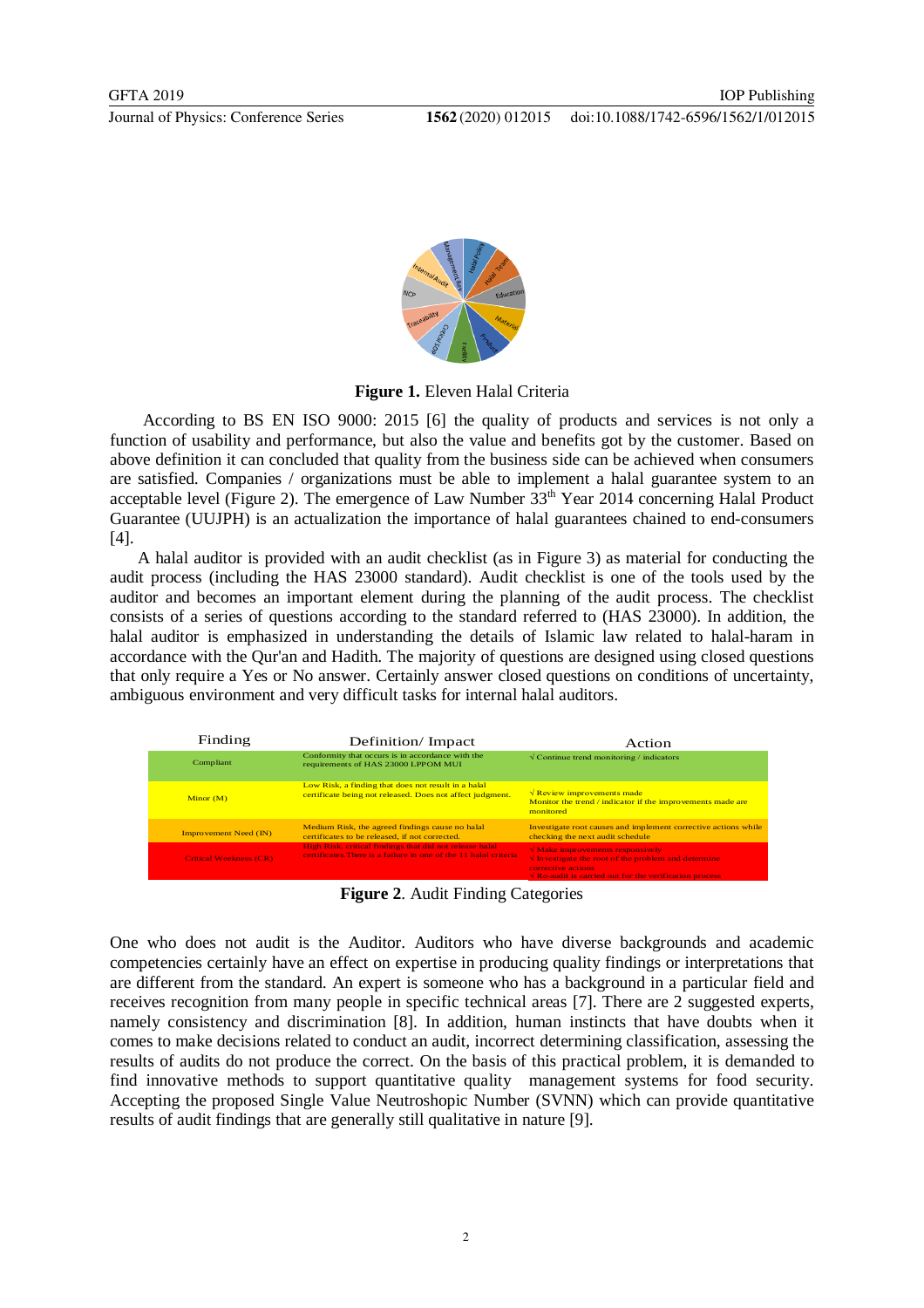doi:10.1088/1742-6596/1562/1/012015



**Figure 3.** Halal Audit Checklist Sample

Neutrosophics are best suited to represent the uncertainties and uncertainties which are typical cases of the quality audit process, where the auditor is responsible for determining sharp or clear values for each question on the checklist as shown in the audit checklist of the sample list in Figure 3, whereas auditors in real life have many uncertainties regarding each question.

The remainder of this study is structured as follows: a literature review of the single value neutrosophic numbers and the degree of cosine similarity, Neutrosophic Weighted Average Operators in Section 2, Section 3 illustrates the basic definitions of the neutrosophic set, the proposed algorithm is presented in Section 4, numerical examples are illustrated in Section 5. Finally, Section 6 covers the conclusions of the study with future research projections.

# **2. Literature Review**

Decision making based on more than one criterion (multi-criteria) is a method used to solve problems with many (complex) criteria and there are often conflicts between criteria [9]. This complexity is strengthened if there are qualitative and quantitative assessments of potential alternatives in relation to these criteria. Frequently justification is unclear and contradictory, and it significantly complicates the rationale and determination of operational support procedures. Unclearness often occurs in 6 conditions:

- a. The words used have the potential for different meanings for different people.
- b. The consequences of expert polls tend to be different [10].
- c. There are justifications which are often heterogeneous to different degrees from experts [11].
- d. Estimates of experts regarding important aspects are not always consistent.
- e. There is a lack of detailed personal information [12].
- f. Decision makers are not always sure of the results of justification of their own thinking [13].

The most commonly used methodology for representing and manipulating incorrect and uncertain information in multi-criteria is the Fuzzy Set (FS) theory. However, the focus of the level of membership (truthfulness and possibility) of parameters that are not clear, but the Fuzzy Set fails to consider the error (falsity) and uncertainty (indeterminacy) the magnitude of the measured response. In practice, the problem is projecting the uncertainty of multi-source and multivariate group decisions using mathematical models remains difficult in the case of Fuzzy Sets. In the late 90s, [14] introduced and developed the idea of Intuitionistic Fuzzy Sets (IFS), intuitionistic logic and intuitionistic algebra allowing for more complex thought construction and uncertainty. In addition, IFS considers nonmembership level. However, IFS cannot handle all cases of uncertainty, especially the paradox. The paradox is the only true and false proposition at the same time in the same world, and not necessarily [13].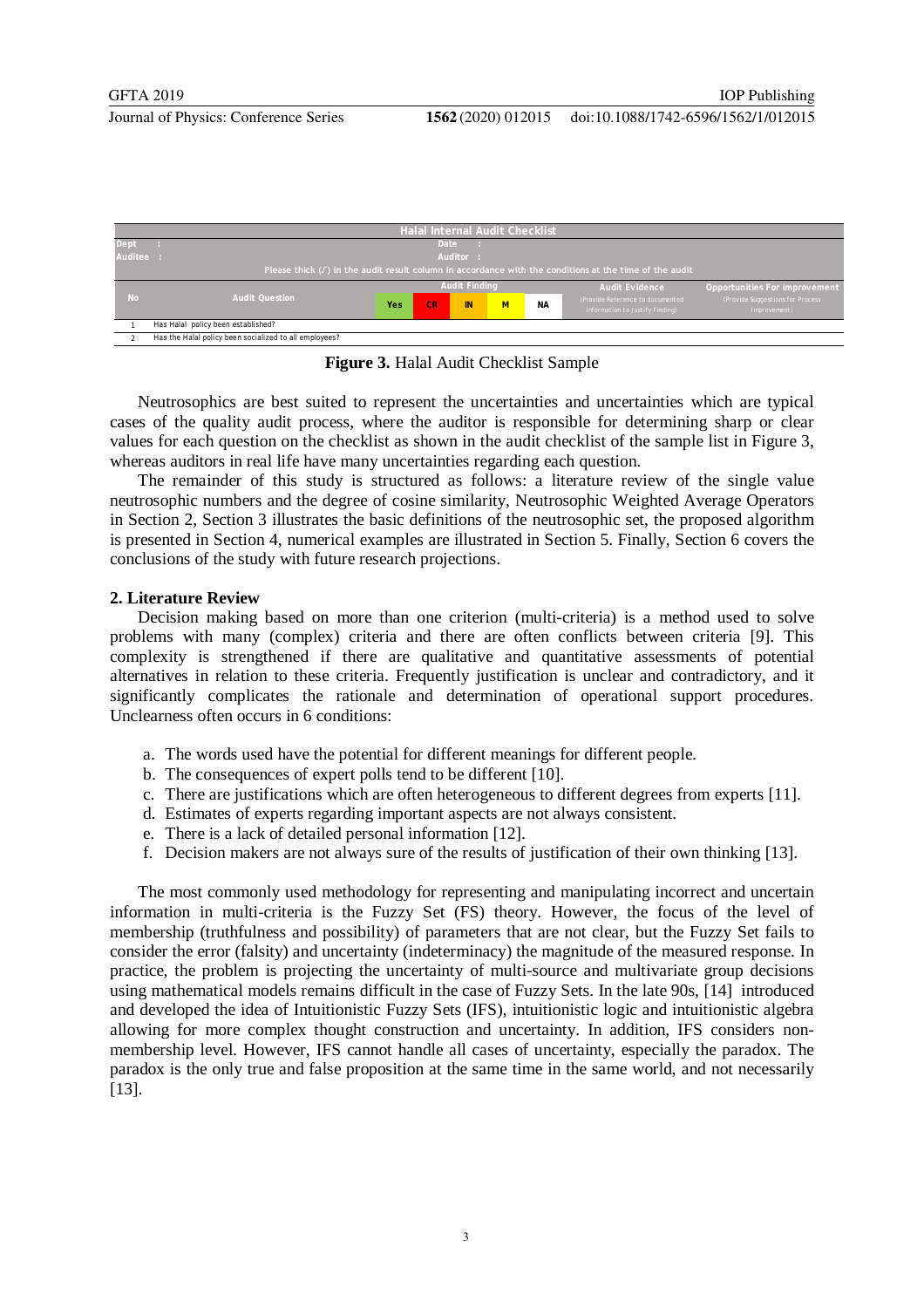# **3. Prelimineries**

**Definition 3.1** The new concept is related to neutrosophy which addresses four fields: philosophy, logic, set theory and probabilities called Neutrosophics. Neutrosophics are the basis of neutrosophic logic, neutrosophic probabilities, neutrosophic sets, and neutrosophic statistical [15].

**Definition 3.2** Single Value Neutrosophic Set (SVNS)  $N_e$  more than X according to the equation [16]:

$$
A = \{(x, T_{Ne}(x), I_{Ne}(x), F_{Ne}(x))\}
$$
(3.1)

**Definition 3.3** Let A is SVNN numbers  $A = (T_A, I_A, F_A)$  the simplified neutrosophic weighted geometric average operator is defined by:

$$
SNWGAO = (1 - \prod_{j=1}^{n} (1 - T_{xj})^{wj}, (1 - \prod_{j=1}^{n} (1 - I_{xj})^{wj}, (1 - \prod_{j=1}^{n} (1 - F_{xj})^{wj})
$$
(3.2)

**Definition 3.4** In order to compare two SVNNs, [17] proposed a method based on the cosine similarity measure for a SVNN x  $(T, I, F)$  to ideal solution  $(1, 0, 0)$ . The cosine similarity degree is defined as [18]:

$$
\cos(x) = \frac{T}{\sqrt{T^2 + I^2 + F^2}}
$$
\n(3.3)

While humans may prefer using words by means of linguistic labels or terms to articulate their preferences, theratings of each alternative with respect to each attribute are given as linguistic variables characterized by SVNN in the evaluation process as shown in Table 1, domain experts can replace its values according to the terms used in Quality Audit, in the same time the auditor has the ability to write the value of SVNN form that reflect the corresponding value.

| Linguistic terms | Prefix     | <b>Equivalent SVNN Values</b> |
|------------------|------------|-------------------------------|
| Extremely good   | ЕG         | (1, 0, 0)                     |
| Very very good   | <b>VVG</b> | (09, 0.1, 0.1)                |
| Very good        | VG         | (0.8, 0.15, 0.20)             |
| Good             | G          | (0.7, 0.25, 0.30)             |
| medium good      | МG         | (0.6, 0.35, 0.40)             |
| Medium           | М          | (0.50, 0.50, 0.50)            |
| Medium bad       | MB         | (0.40, 0.65, 0.60)            |
| <b>Bad</b>       | B          | (0.30, 0.75, 0.70)            |
| Very bad         | <b>VB</b>  | (0.20, 0.85, 0.80)            |
| Very very bad    | <b>VVB</b> | (0.10, 0.90, 0.90)            |
| Extremely bad    | EB         | (0, 1, 1)                     |

**Table 1.** Linguistic Terms and SVNN Environment Values

#### **4. Proposed Algoritm**

In this session we can draw the following algorithm conclusions [10]:

a. Step 1, consider each checklist on the Neutrosophic Quality Audit (NQA) / neutrosophic quality audit as SVNS using the equation:

$$
A = \left\{ \left[ (x_i, T_{\text{Ne}}(x_i), I_{\text{Ne}}(x_i), F_{\text{Ne}}(x_i) \right], x_i \in X \right\} \tag{4.1}
$$

b. Step 2, The next step, the expert must give weight to each question on the checklist. The total weight must be equal to one corresponding equation [11]: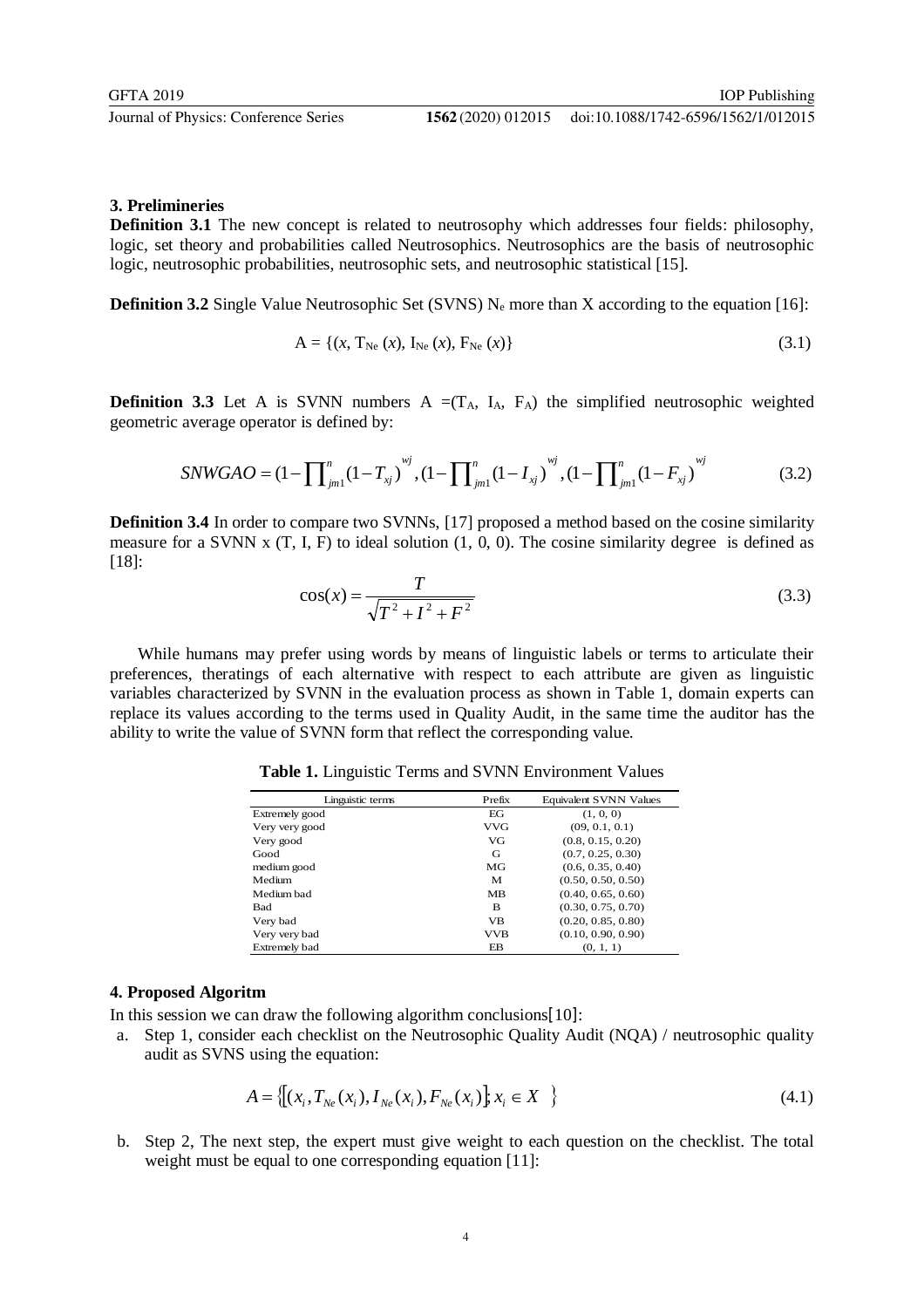#### doi:10.1088/1742-6596/1562/1/012015

$$
SNWGAO(x_1,...,x_{2n}) = (1 - \prod_{j=1}^{n} (1 - T_{xj})^{wj}, (1 - \prod_{j=1}^{n} (1 - I_{xj})^{wj}, (1 - \prod_{j=1}^{n} (1 - F_{xj})^{wj})
$$
(4.2)

- c. Step 3, The auditor must be able to determine the trust value of  $T_{Ne}$  (*x*), the uncertainty value of  $I_{Ne}$  (*x*), and the error value of  $F_{Ne}$  (*x*) on each question in the NQA checklist.
- d. Step 4, The auditor is able to use the linguistic terms created by the expert, if not if not, write the SVNN value that reflects the appropriate value.
- e. Step 5, If the auditor can determine linguistic terms, they must be replaced with SVNN values in accordance with the table made by the expert.
- f. Step 6, calculate the cosine equation using equation [11]

$$
\cos(x) = \frac{T}{\sqrt{T^2 + I^2 + F^2}}
$$
(4.3)

- g. Step 7, For each question, each cosine equation is less than one (or less than the target set by the expert) means that there is a mismatch, an opportunity for improvement, or non-compliance detected in that question and a specific action is needed according to the cosine calculation value.
- h. Step 8, Then calculate the Simplified Neutrosophic Weighted Geometric Average Operator SNWGAO Using Equations (4.2) which refers to the overall audit results.
- i. Step 9, Calculate a measure of cosine similarity for SNWGAO using Equations (4.3).
- j. Step 10, If the results of the cosine equation measure for SNWGAO that represent the overall audit results are less than one (or less than a predetermined target determined by the expert) means that the organization is considered to have failed to pass the audit process. It can be interpreted that overall audit performance is acceptable if all nonconformities are made remedial actions such as step 7.

## **5. Ilustrastive Example**

To explain the proposed approach accordingly, we complete from the sample numbers, the solution steps are clearly determined, to simplify and we take 6 questions as follows:

- a. Has Halal policy been determined? (*x*1)
- b. Has the Halal policy been socialized to all employees?  $(x2)$
- c. Has a halal management team been formed? (*x*3)
- d. Has the halal management team formed involved all the teams involved and who are responsible for all production processes? (*x*4)
- e. Are the duties and responsibilities of the halal management team clearly defined? (*x*5)
- f. Are there written procedures for installing products that are already made from materials and facilities that do not meet the criteria? (*x*6)

# **6. Applying the proposed algorithm**

- 1. The first step we consider each question as SVNN and ask the auditor about the results of each value of each question.
- 2. The second step is to ask the auditor regarding the weighting of the audit checklist. The total weight of the entire checklist must be equal to one.
- 3. The next step, justification from the auditor refers to the numerical value as listed.
- 4. Then, we use the linguistic provisions and SVNN correspondence values to replace the linguistics with equivalent neutrosophic values as in Table 1.
- 5. Next, calculate the value of the cosine equation using the cosine equation
- 6. Compare the cosine equation values with the expert definition values in Table 4.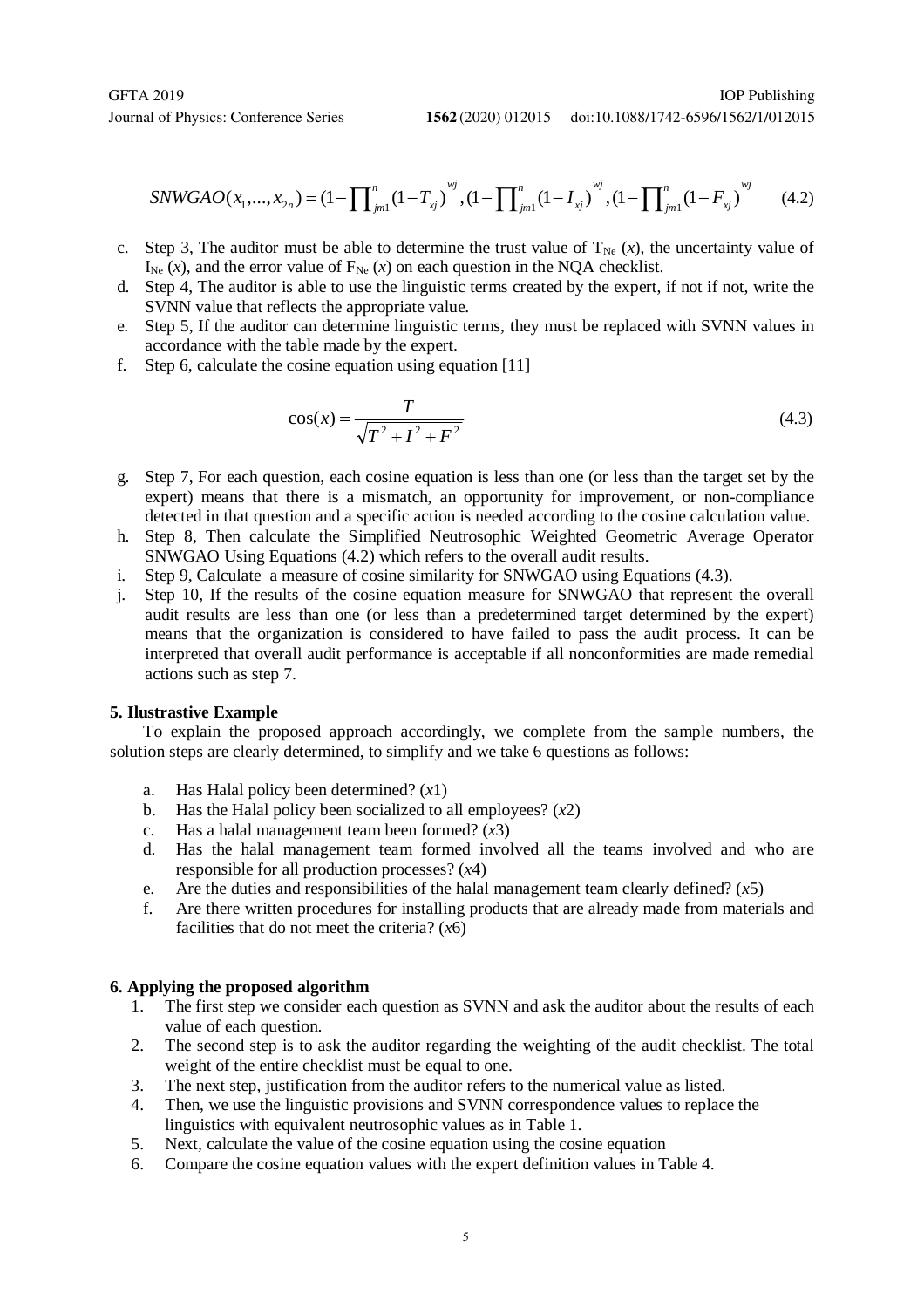7. Based on Tables 2 and 3, the issue raised in question 4 (*x*4) the result of the cosine equation is 0.61, including the category Improvement Needed findings that are required to investigate the root of the problem, the implementation of corrective actions. Question 2  $(x2)$ , 5  $(x5)$ , and 6 (*x*6) categories of minor findings that require to review the results of improvements that have been made. Whereas questions 1  $(x1)$  and 3  $(x3)$  are complaint with no need for correction nor preventive actions.

| Table 2. Equivalent SVNN |                                           | Table 3. Calculated Cosine Similiarity |                    |  |
|--------------------------|-------------------------------------------|----------------------------------------|--------------------|--|
| <b>Ouestion</b>          | SVNN                                      | <b>Ouestion</b>                        | Cosine Similiarity |  |
| (x1)                     | (0.8, 0.15, 0, 0.20)                      | (x1)                                   | 0.954479978        |  |
| (x2)<br>(x3)             | (0.7, 0.25, 0.30)<br>(0.8, 0.15, 0, 0.20) | (x2)                                   | 0.873296006        |  |
| (x4)                     | (0.4, 0.1, 0.5)                           | (x3)                                   | 0.954479978        |  |
| (x5)<br>(x6)             | (0.6, 0.25, 0.125)<br>(0.7, 0.25, 0.30)   | (x4)                                   | 0.6172134          |  |
|                          |                                           | (ත්)                                   | 0.90646749         |  |
|                          |                                           | (ක්ර)                                  | 0.873296006        |  |

# Table 4. Expert Predefined Cosine Similiarity

| <b>Expected Decision</b> | Predefined Cosine Similiarity |
|--------------------------|-------------------------------|
| Compliant                | 0.97                          |
| Minor                    | 0.95                          |
| Improvement Needed       | 0.85                          |
| Critical Weekness        | 0.55                          |

- 8. Using equation  $(4.2)$  and obtained results SNWGAO =  $(0.69856, 0.19739, 0.28657)$ .
- 9. Using Equation  $(4.3)$  to calculate cosine similiarity for SNWGAO = 0.890943 for overall the questions in NQA Checklist that means the overall performance regarding the audit a review must be made regarding the improvements to be review again so that the halal certificate can be released by the certification body.

# **7. Conclusion and Future work**

Through this paper, choosing the Innovative Method to Evaluate Halal Assurance System 23000 Audit Result uses a single value neutrosophic number to improve the audit process by increasing the auditor's confidence when justifying the audit findings. The concept of neutrosophic and using cosine equations as a measurement tool and using Simplified Neutrosophic Weighted Geometric Average Operators as an aggregation step. We also display examples of simple number calculations that are easy to understand to show the effectiveness of this method. The recommendation for further research is to use a multi-value neutrosophic number so that it can provide a touch of natural nuances in everyday life that can be a dynamic representation of human feelings.